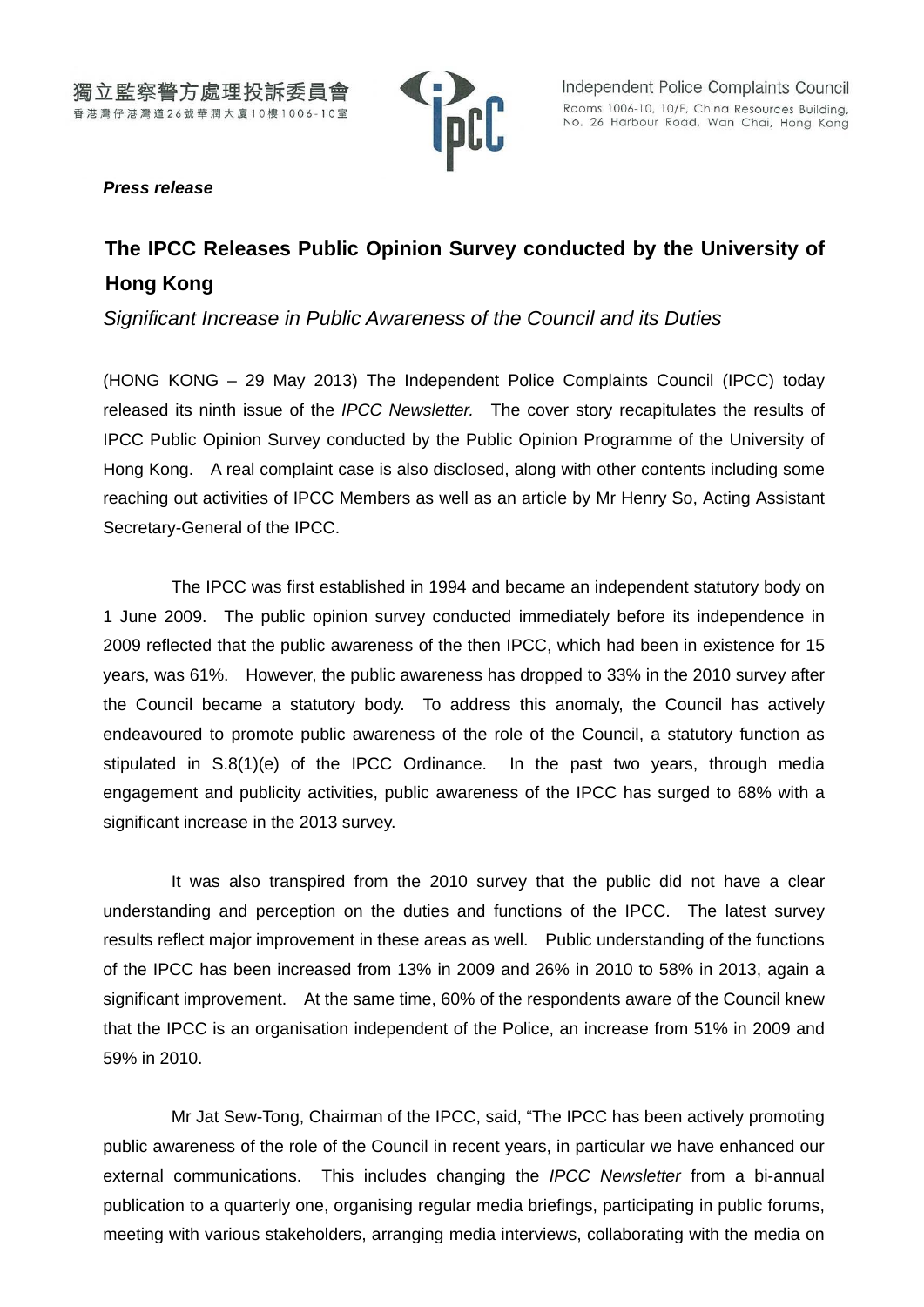writing feature articles, responding to media enquiries promptly, and co-producing the *IPCC Files,* a mini-TV series, with the RTHK. All these publicity efforts have brought rewarding results. I would like to take this opportunity to thank all Members' effort, especially the Publicity and Survey Committee's good work for such significant achievement."

In addition, the 2013 public opinion survey introduced some new questions concerning public confidence in the IPCC and the two-tier police complaints system; 43% and 44% of the respondents expressed confidence in the IPCC and the two-tier complaints system, respectively. Mr Jat Sew-Tong further commented, "This is the fourth year since the IPCC became a statutory body, and there is still room for improvement. This survey allows the IPCC to better understand the views of the public and to solicit their suggestions. We will continue to improve our efficiency and make efforts to identify new channels in enhancing public understanding of the IPCC. Our ultimate goal is to ensure the police complaints system of Hong Kong is fair, effective and transparent."

The survey was conducted by the University of Hong Kong Public Opinion Programme through telephone interview on a random sample between 5 March and 12 March 2013. There were 1,009 successful interviews of Hong Kong residents age 18 or above.

For stakeholder engagement, in addition to regular meetings with various Police units, the Council also had meetings with the Hong Kong Human Rights Monitor, the Civil Human Rights Front and professional drivers group. These meetings helped the Council to better understand stakeholders' opinions regarding police practices and procedures in handling events of public concerns.

Mr Daniel Mui, Deputy Secretary-General of the IPCC, shared a real complaint case which reflected the Council's meticulous evidence-based approach adopted in examining a serious allegation of "Fabrication of Evidence" which was eventually reclassified as "Substantiated" from "Not Fully Substantiated" after IPCC's queries. This particular case helps the public to understand the standard of proof adopted in determining the classifications of allegations in Police complaint investigations.

The ninth issue of the *IPCC Newsletter* is now available on the IPCC's website at: [http://www.ipcc.gov.hk/en/reports\\_newsletter.html](http://www.ipcc.gov.hk/en/reports_newsletter.html)

The results of IPCC Public Opinion Survey conducted by the Public Opinion Programme of the University of Hong Kong is now available on the HKU POP Site at: <http://hkupop.hku.hk/english/report/ipcc2013/index.html>

> 獨立公平 警民權益 同樣重視 監察投訴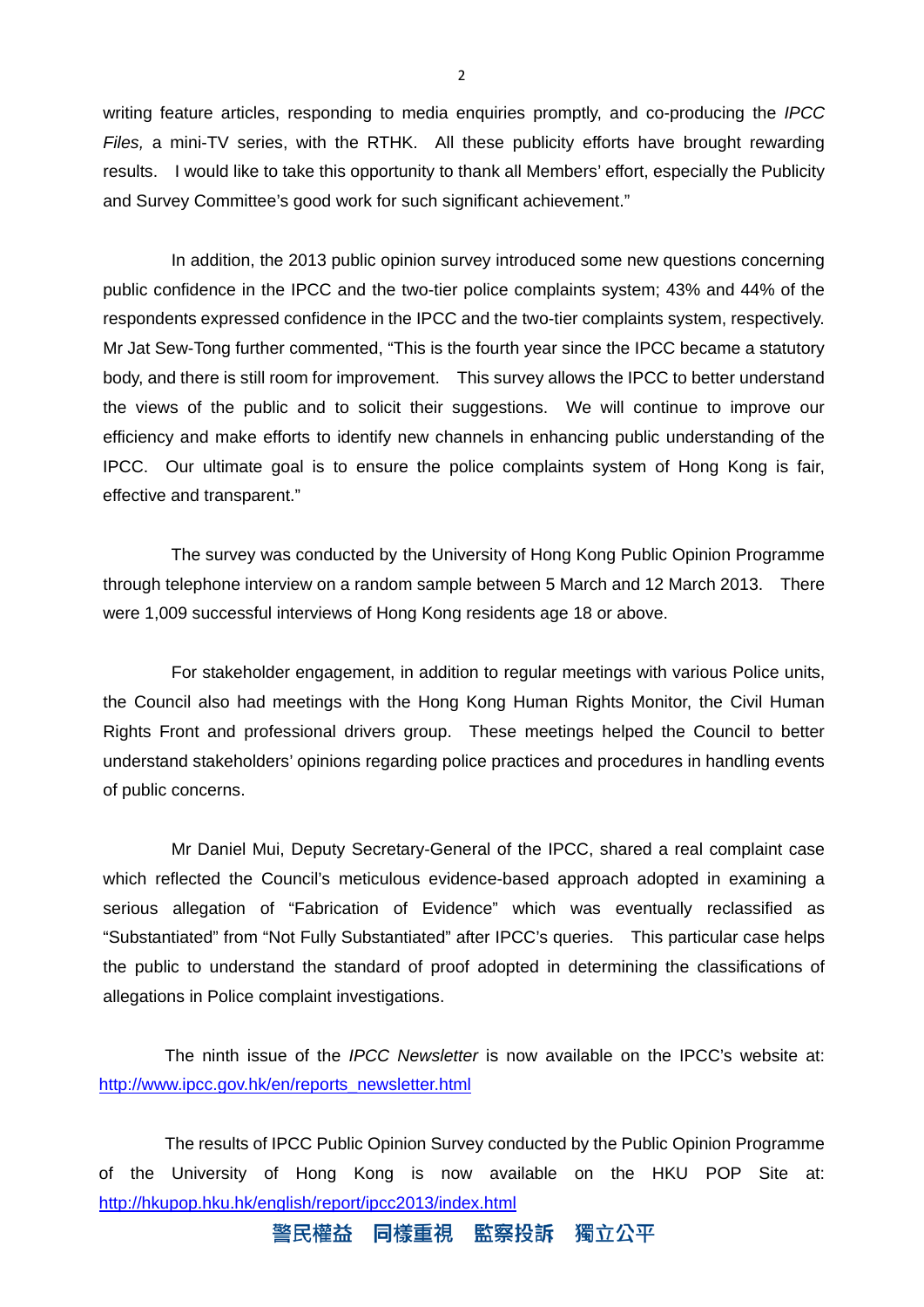3

#### ###

### **Notes to editor:**

### **About the Independent Police Complaints Council**

The Independent Police Complaints Council (IPCC) is an independent body established under the Independent Police Complaints Council Ordinance (IPCCO) (Cap. 604) to observe, monitor and review the handling and investigation of reportable complaints (RCs) against the Police by the Commissioner of Police (CP). The IPCC has become a statutory body since the commencement of IPCCO on 1 June 2009.

### **For media enquiries, please contact:**

**Ms Charlotte Kong Senior Manager (Public Relations) Independent Police Complaints Council Direct line: 2862 8213 Email: smpr@ipcc.gov.hk**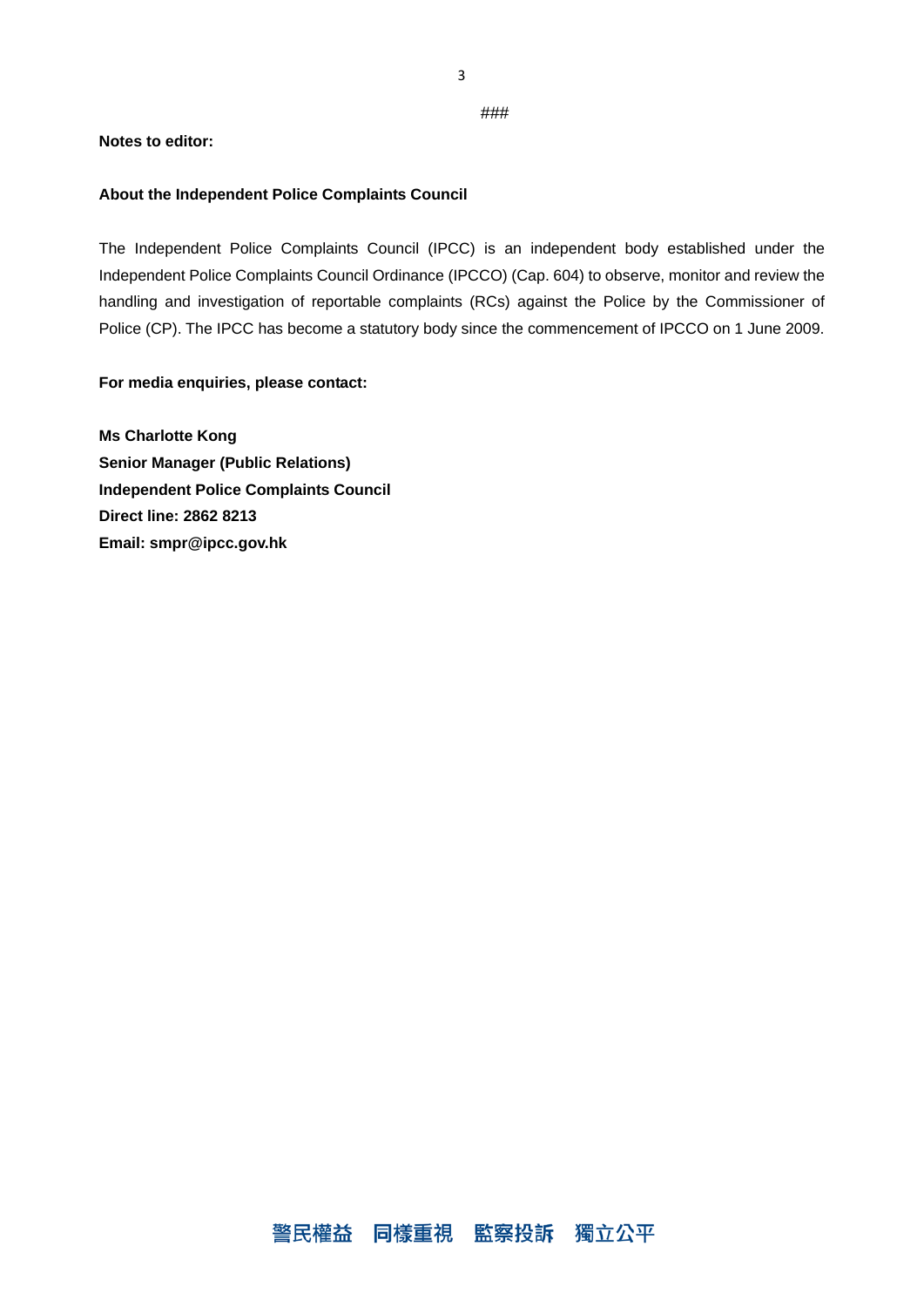## 監警會公眾意見調查比較資料

## **The IPCC Public Opinion Survey Results Comparison Fact Sheet**

|                           | 2009           | 2010          | 2013          |
|---------------------------|----------------|---------------|---------------|
| 電話訪問進行日期 Fieldwork period | 3月11日至24日      | 3月6日至18日      | 3月5日至12日      |
|                           | 11 to 24 March | 6 to 18 March | 5 to 12 March |
| 樣本數目 Total sample size    | $N = 1,007$    | $N=1,015$     | $N=1,009$     |

Q1: 在電話訪問前,你有否聽過「投訴警方獨立監察委員會」,或簡稱「監警會(IPCC)」這個機構?

Q1: Have you heard of the Independent Police Complaints Council, the IPCC in short?

|       | 2009 | 2010 | 2013 |
|-------|------|------|------|
| 有 Yes | 61%  | 33%  | 68%  |
| 沒有 No | 39%  | 67%  | 31%  |

\*1% 不知道 Don't Know

Q3: 據你的了解,監警會的主要工作是甚麼呢?還有嗎? (不讀答案,可選多項)

Q3: From your understanding, what are the official duties of the IPCC? (Respondents can name more than one duty)

|                                      | 2009 | 2010 | 2013 |
|--------------------------------------|------|------|------|
| 能正確說出監警會職責 IPCC's official duty      | 13%  | 26%  | 58%  |
| 不能正確說出監警會職責 Non-IPCC's official duty | 79%  | 70%  | 59%  |
| 不知道 Don't know                       | 11%  | 10%  | 10%  |

Q4: 有聽過監警會的受訪者認為監警會是:

Q4: The IPCC is (respondents aware of the Council):

|                                         | 2009 | 2010 | 2013 |
|-----------------------------------------|------|------|------|
| 完全獨立,不隸屬於警隊 Independent from the Police | 51%  | 59%  | 60%  |
| 屬於警隊的一部份 Part of the Police             | 47%  | 38%  | 35%  |
| 不知道 Don't know                          | 2%   | 3%   | 5%   |

Q5: 你認為市民投訴警察最有效的渠道是哪一種呢? (不讀答案,只選一項)

Q5: Which is the most effective channel to complain against the Police?

| $\tilde{\phantom{a}}$                 |      |      |      |
|---------------------------------------|------|------|------|
|                                       | 2009 | 2010 | 2013 |
| 警方 (沒有註明部門)<br>Police (not specified) | 30%  | 30%  | 11%  |
| 投訴警察課 CAPO                            | 24%  | 29%  | 20%  |
| 監警會 IPCC                              | 20%  | 11%  | 24%  |
| 其他 Others                             | 12%  | 11%  | 19%  |
| 不知道 Don't know                        | 15%  | 20%  | 27%  |
|                                       |      |      |      |

Q9, Q10, Q11 及 Q12 對監警會以下四方面表現的評價

Q9, Q10, Q11 & Q12 Comments on the IPCC's performance in four areas below

|                                    | 2009 | 2010 | 2013 |
|------------------------------------|------|------|------|
| 獨立 Independence                    | 60%  | 59%  | 53%  |
| 客觀及公平 Impartiality and Objectivity | 53%  | 55%  | 46%  |
| 有效率 Efficiency                     | 31%  | 39%  | 26%  |
| 透明度 Transparency                   | 22%  | 25%  | 21%  |

以上問題號碼依照 *2013* 年監警會公眾意調查問卷編號。

*The question number listed above follows the numbering in the questionnaire of the 2013 IPCC public opinion survey.* 由於進位原因,百分率的總和可能與總數略有出入。

*Percentage shares may not add up to the total due to rounding.*